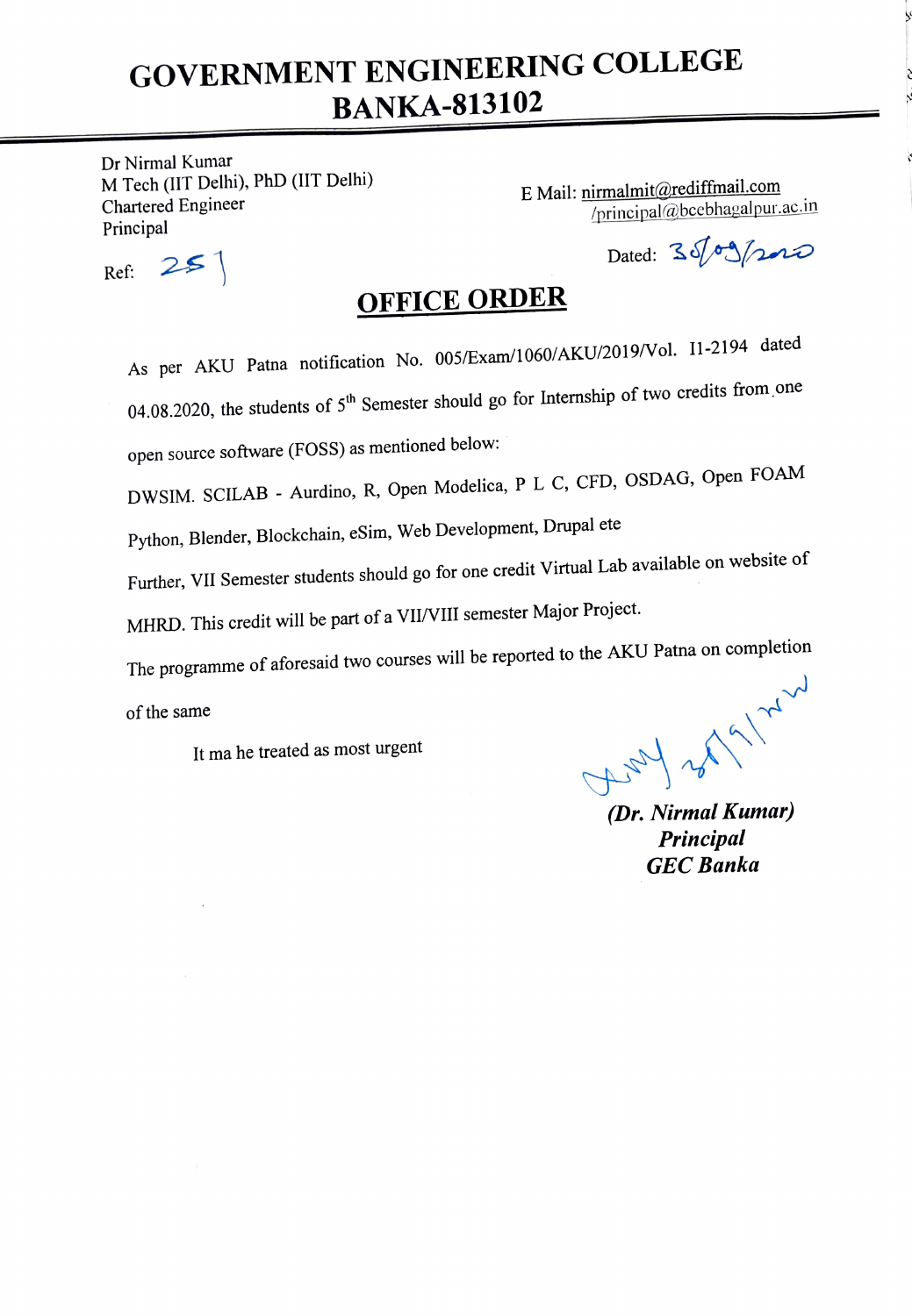

ARYABHATTA KNOWLEDGE UNIVERSITY

Mithapur, Patna - 800 001

E-mail:- akuniv 10@email.com

## **Notification**

As per resolution taken by an internal committee, the University allows inclusion for atleast<br>As per resolution taken by an internal committee, the University allows inclusion of M.Tech. onc open source sollware (POSSEE) and one Virtual Lab in regular Curriculum of M.Tech./ B.Tech. Courses of Aryabhatta Knowledge University, Patna subject to post-facto approval of the Academic Council as undcr:

A. One open source software (FOSSEE) available on website of MHRD. Government of India

- should be included in following manner: With Two Credits in V Semester of B. Tech. programme of the University for cach i.
- Branch. This credit will be a part of Intcrnship of VI Semester. With Two Credits in IlI Semester of M.Tech. Programme of the University for cach i.
- branch. This Credit will be as a part of Dissertation. B. Onc Virtual Lab available on website of MHRD, Government of India should be included
	- in the following manner With One credit in VIl Semester of the B.Tech. programme of the University for cach Branch. This credit will be a part of VIIVIII Semester Major Project. i.
	- With One credit in III Semester of M.Tech. Programme of the University for each branch. 1 his credit will be included as a part of Disscrtation. 11.
- C. The Progress of aforesaid two courses shall be reported to the University on completion of

the same. This is hercby notificd with immediate cffect.

By order of the Vice-Chancellor  $Sd$ .

Registrar (I/c)

Aryabhatta Knowledge University, Patna

Date: 04.08.2020

# Memo no.: 005/EXAM./1060/AKU/2019/VOL-I1-2194

Copy to:

- I. PA to the Vice-Chancellor, PVC Office, Registrar Office, Controller of Examinations and Finance Officer, Aryabhatta Knowledge University. Patna for information.
- 2. To Principals/Director of all Affiliated Engineering Colleges of AKU, Patna.
- 3. Shree Vishal Ratan Kumar, wcb programmer to upload the notification on the University website for providing link for both the courses an elador websites.

Registrar (lkc) Aryabhatta Knowledge University. Patna